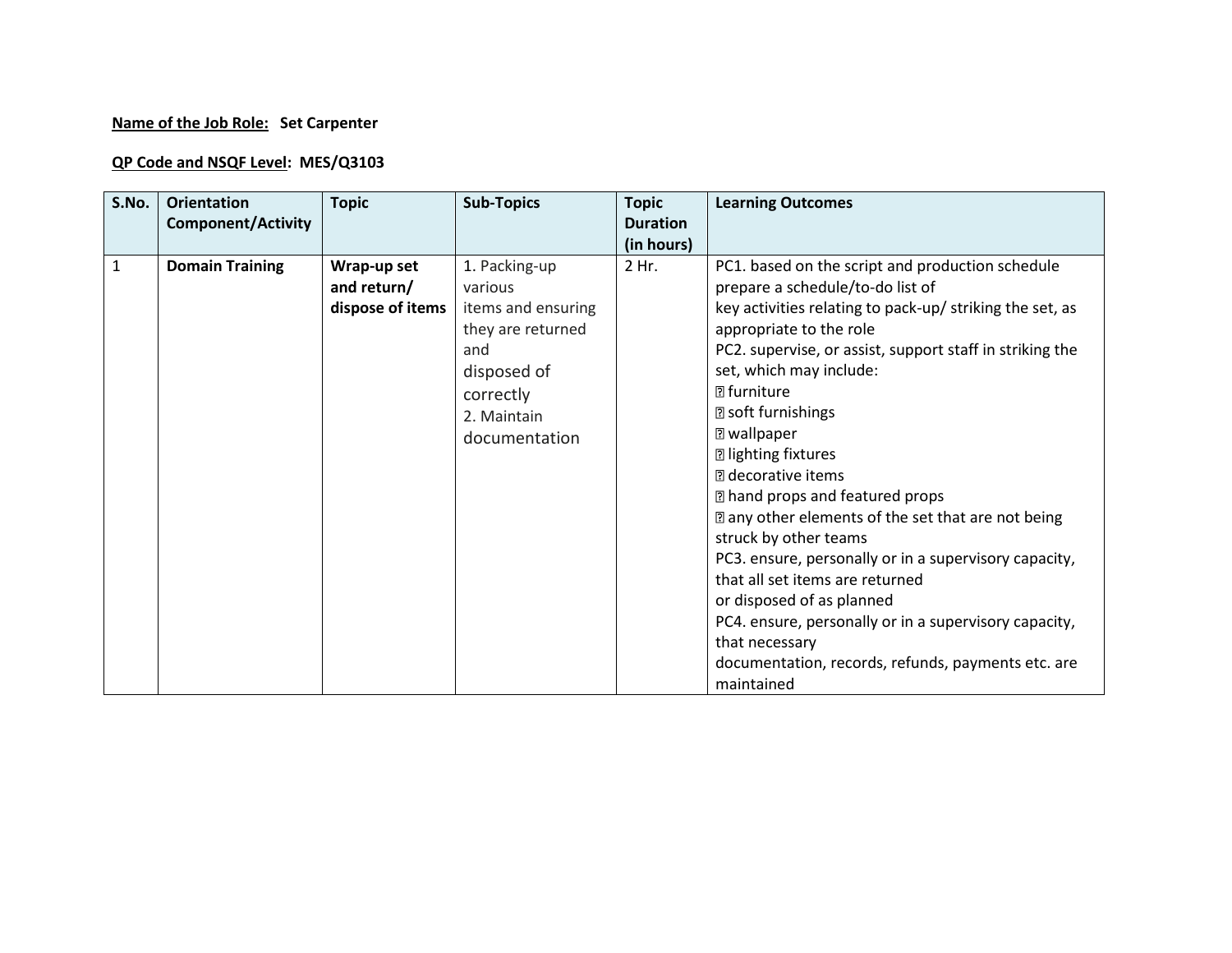|                | <b>Domain Training</b> | <b>Produce Scale</b>    | 1. Understanding     | 2 Hr. | PC1. correctly understand the brief provided by the  |
|----------------|------------------------|-------------------------|----------------------|-------|------------------------------------------------------|
|                |                        | <b>Drawings for</b>     | the                  |       | Production Designer/ Art                             |
|                |                        | <b>Woodwork</b>         | production brief     |       | Designer and the corresponding woodwork desired      |
|                |                        |                         | 2. Producing         |       | PC2. identify the relevant output (scale drawings,   |
|                |                        |                         | sketches/            |       | sketches, designs) and the                           |
|                |                        |                         | drawings for         |       | appropriate techniques to achieve this (hand,        |
|                |                        |                         | woodwork             |       | <b>Computer Aided Design)</b>                        |
|                |                        |                         | 3. Estimating        |       | PC3. produce scale drawings/sketches/designs for     |
|                |                        |                         | material             |       | each item of woodwork, which                         |
|                |                        |                         | and tool             |       | may include: doors, windows, furniture, frames,      |
|                |                        |                         | requirements         |       | panels, staircases, wooden                           |
|                |                        |                         |                      |       | props, large scale wooden sets, other woodwork       |
|                |                        |                         |                      |       | required on location e.g.                            |
|                |                        |                         |                      |       | stage, platform, stairs etc.                         |
|                |                        |                         |                      |       | PC4. estimate the material and tool requirements to  |
|                |                        |                         |                      |       | successfully achieve                                 |
|                |                        |                         |                      |       | woodworking requirements and deliver the project     |
|                | <b>Domain Training</b> | <b>Produce stencils</b> | 1. Interpreting set  | 2 Hr. | PC1. correctly understand and interpret set designs  |
|                |                        | and setting-out         | designs and scale    |       | and scale drawings                                   |
|                |                        | details for             | drawings             |       | PC2. producing stencils/ setting out details for any |
|                |                        | standard                | 2. Producing         |       | standardized wood items that                         |
|                |                        | woodwork                | stencils/            |       | need to be created, which may include products that  |
|                |                        |                         | setting out details  |       | are of the same size                                 |
|                |                        |                         | 3. Preparing cutting |       | (e.g. doors, windows, frames etc.)                   |
|                |                        |                         | lists                |       | PC3. produce stencils/ setting-out details using     |
|                |                        |                         |                      |       | appropriate materials/techniques                     |
|                |                        |                         |                      |       | such as rods or pieces of plywood                    |
|                |                        |                         |                      |       | PC4. prepare a cutting list of required components,  |
|                |                        |                         |                      |       | based on the setting-out                             |
|                |                        |                         |                      |       |                                                      |
|                |                        |                         |                      |       |                                                      |
| $\overline{2}$ | <b>Soft Skills and</b> | <b>Communication</b>    |                      | 2 Hr. | Communicate what one intends to, to other team       |
|                | Entrepreneurship       | & team                  |                      |       | mates                                                |
|                | Tips specific to the   | work                    |                      |       |                                                      |